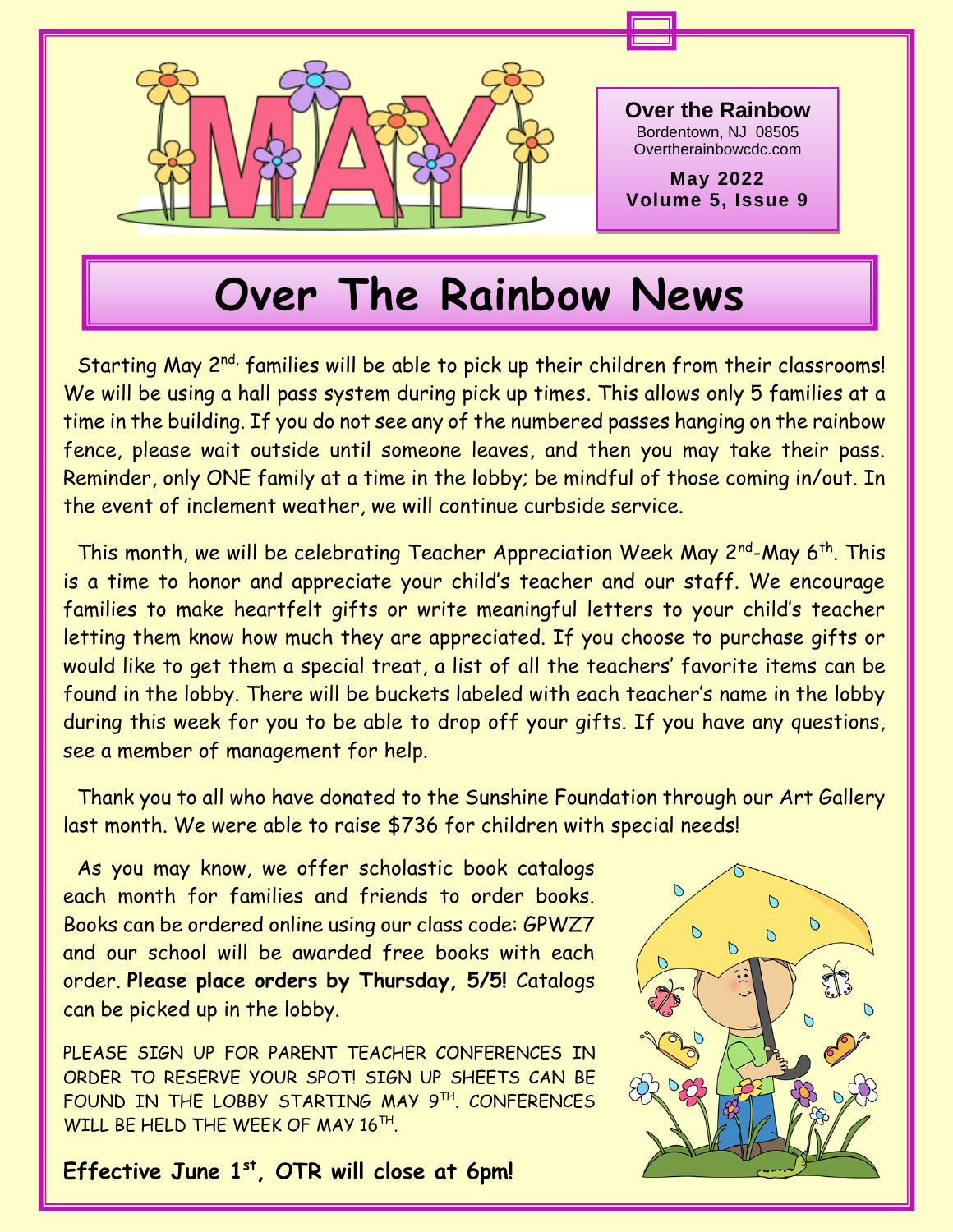## **Upcoming Events**

5/2 Teacher Appreciation Week 5/5 Book Orders Due 5/6 Muffins w/ Mom 6:30-9am (In the gym) 5/8 Happy Mother's Day 5/15 National Police week 5/16 Jr. Preschool Conferences 5/17 Jr. Preschool 2 Conferences 5/18 Preschool Conferences 5/19 PreK Conferences 5/20 Virtual Bingo Night 7pm 5/21 Armed Forces Day 5/30 **CENTER CLOSED: MEMORIAL DAY**



5/2 Mitchell 5/4 Sebastian & Calvin 5/8 Adora 5/18 Mesai 5/19 Juliet 5/20 Raheen 5/22 Marigold 5/28 Riley, Caleb, & Ms. Dyana



### **Summer Camp!**

We are happy to announce our summer camp program will be extended to children up to age 8! Some of our themes this year include: Exercise, Camping, Community Helpers, Space, Circus, Water, All around the world, Disney, Wunder the sea, and school prep week.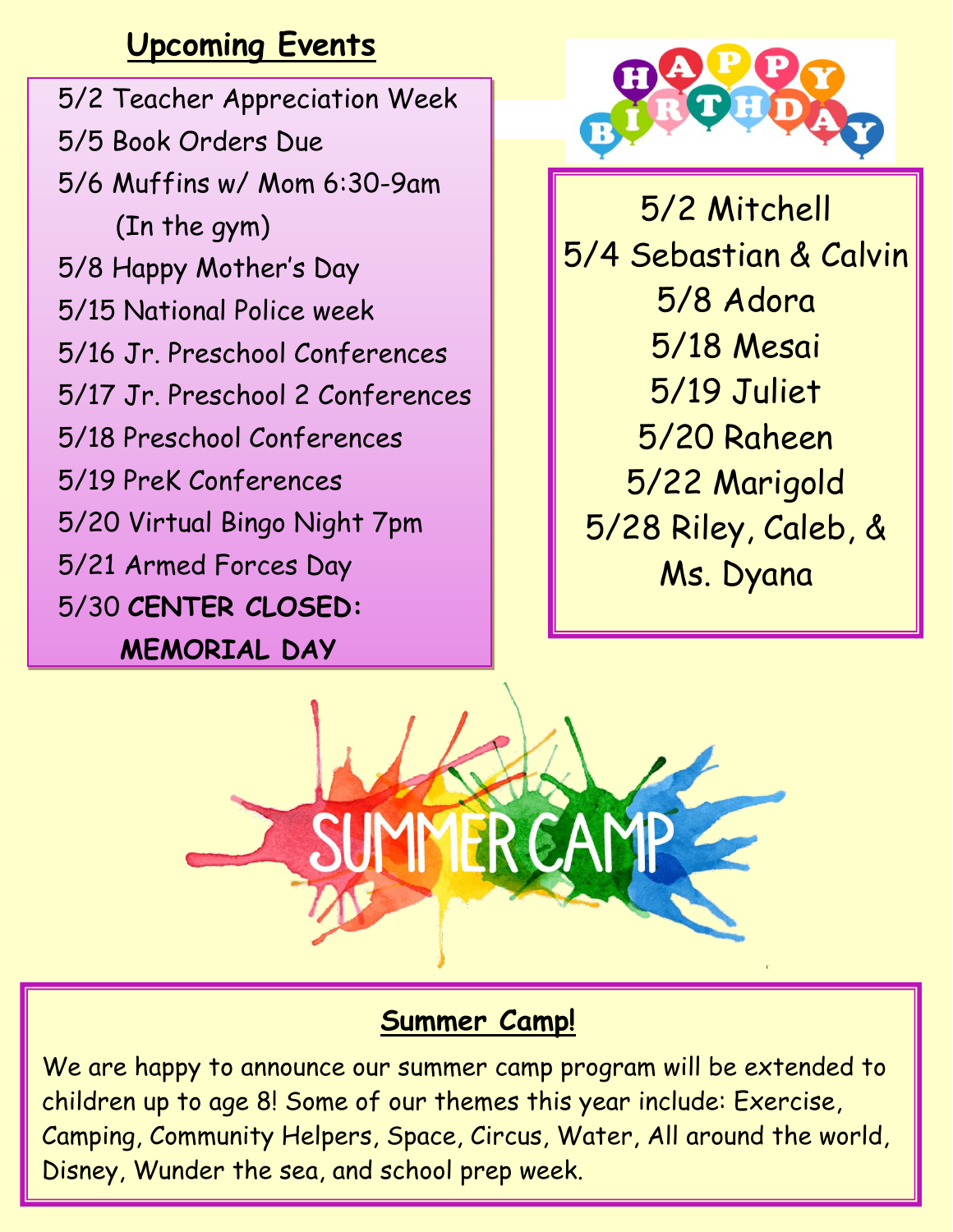## Classroom Happenings

#### **Infants**

 also have a mess free painting activity. Infant B welcomes Samar, Isla and Kyrie The Infant A class welcomes Olivia and Adora. Our babies will read storie<mark>s about</mark> springtime. They will continue to practice sign language for "more." They will to their class. The children will practice using forks and putting on their own jackets. They will make apple pie in a cup. The children will practice throwing a ball and they will make tie dye flowers.

#### **Toddlers**

Toddler A will practice using their utensils (forks, spoons, and drinking out of regular cups). They will learn how to put on their own coats, shoes, and hats. The toddlers will practice throwing the ball into the net in the gym to work on their gross motor skills. They will also make their own apple pie in a cup. Toddler B welcomes Phoenix and Kaveer to their class. They will talk about nurses, teachers, and police officers and all they do for us. The children will make springtime crafts. They will practice taking turns and sharing.

#### **Jr. Preschool**

Jr. Preschool is happy to welcome Allen and Trey to their class. They will have a sticky note number matching game and a pom pom throw activity. Jr. Preschool will have a sensory activity with wiggly worms and a growing worm science experiment. The Jr. Preschool class will bake spring cookies.

#### **Preschool**

The Preschool class will learn sign language for A, B, C, D, & E. The children will make gooey rice krispy treats as a cooking activity. Preschool will have a sensory activity using oil and water to see if they can mix. They will also have a science experiment called "dry erase floating ink."

#### **Pre-K**

PreK welcomes Siya, Ava, Jeremiah, and Piper to their class. They will make paper mâché balloons. The children will practice their fine motor skills by making bracelets. They will play a "guess what's missing" game. PreK will learn about weight, and they will measure different sizes of balls. They will also talk about the circumference of the different balls.